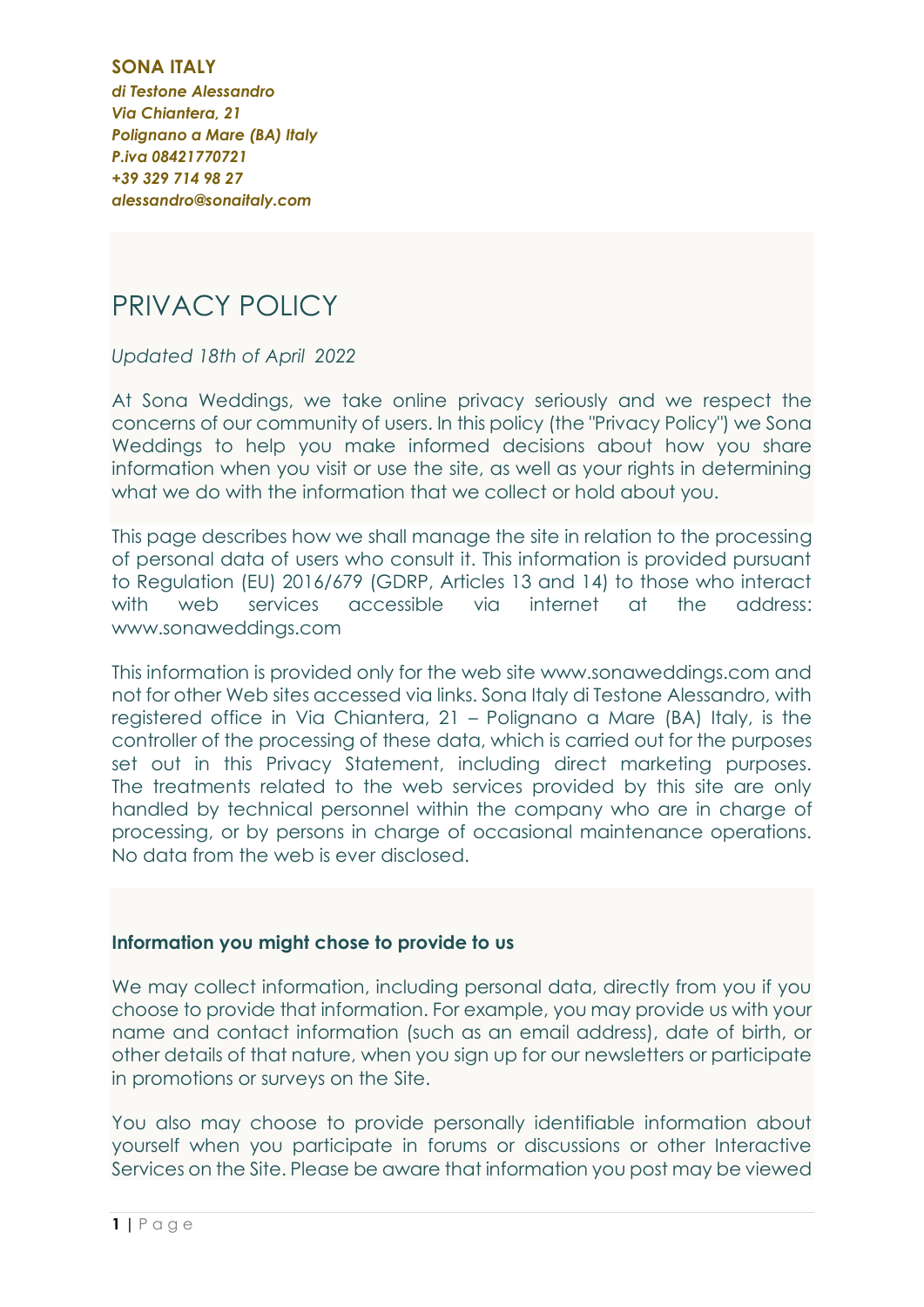## **SONA ITALY** *di Testone Alessandro Via Chiantera, 21 Polignano a Mare (BA) Italy P.iva 08421770721 +39 329 714 98 27 alessandro@sonaitaly.com*

or captured by anyone who visits the Site, therefore you should avoid posting sensitive or personal data that you would not want to be available to the public.

## **Information That Is Automatically Collected When You Visit Sona Weddings**

When you access the Site, we and our third-party partners may automatically collect certain information about your visit using tools such as cookies, web beacons, and other similar technologies. The information collected automatically when you visit the Site may include your IP address, characteristics of your operating system, information about your browser and system settings, data about the computer or mobile device you use to access the Site, unique device identifiers, clickstream data (which shows the page-bypage path you take as you browse the Site). We or our third-party partners may combine information that each of us collects automatically with other information about you, including information you choose to provide.

# **Cookies and Tracking Technologies**

Cookies are small files that websites and other online services use to store information about users on the users' own computers. This Site may use cookies (such as HTTP and HTML5 cookies), as well as other types of local storage. For more information about cookies, you may visit [http://www.allaboutcookies.org](http://www.allaboutcookies.org/) . See the section below regarding Your choices to learn more about how you may limit or disable cookies on your computer. If you choose to disable cookies, that could affect certain features of the Site that use cookies to enhance their functionality.

To manage our automatic data collection, we may place tags (often referred to as "web beacons") on pages on the Site or in emails we send to you. Web beacons are small files that link web pages to particular web servers and their cookies, and they may be used for a variety of purposes, such as counting the number of visitors to the Site, analysing how users navigate around the Site, assessing how many emails that we send are actually opened and which articles or links are viewed by visitors.

We also use third-party web analytics services on the Site to provide us with statistics and other information about visitors to the Site.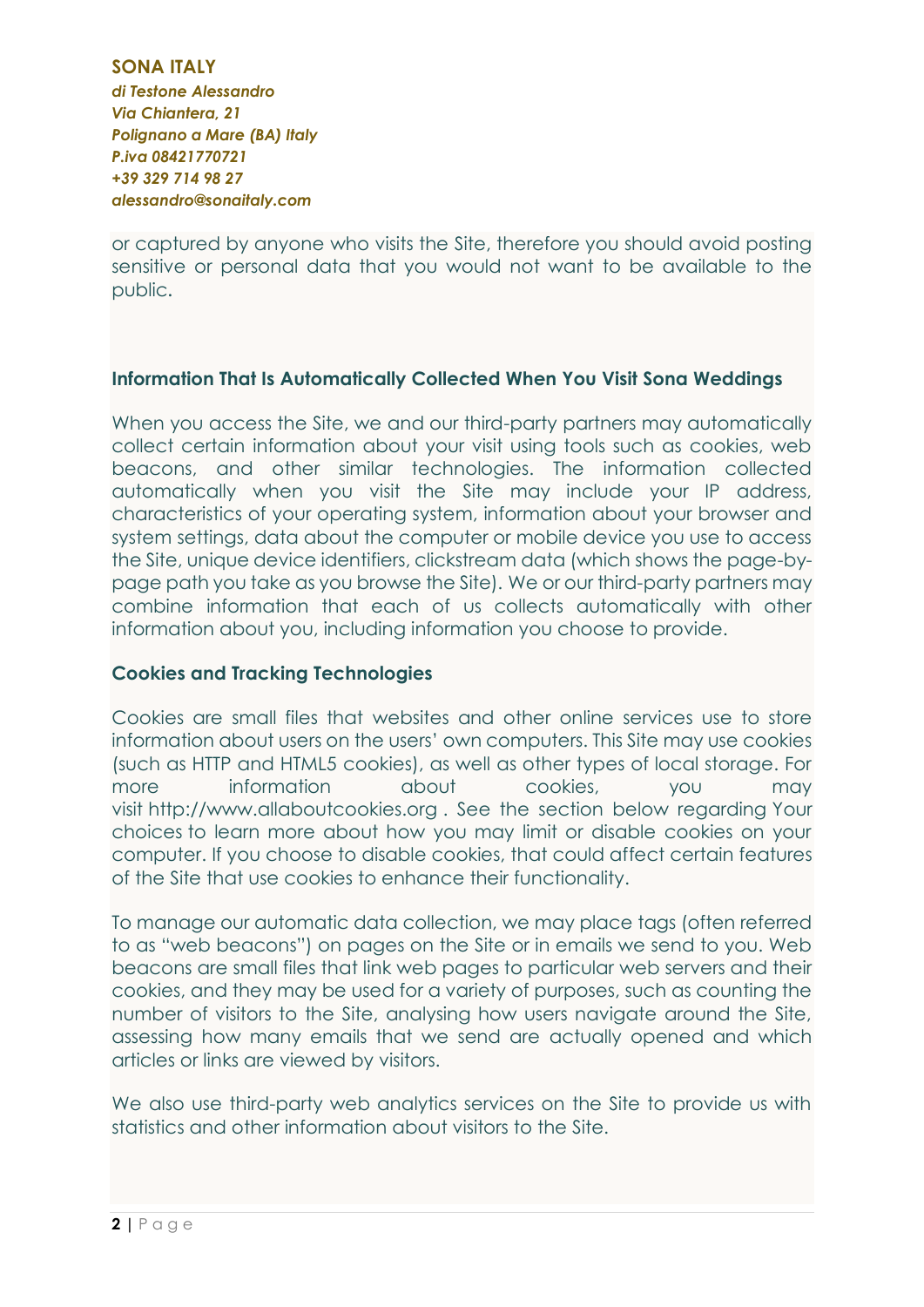**SONA ITALY** *di Testone Alessandro Via Chiantera, 21 Polignano a Mare (BA) Italy P.iva 08421770721 +39 329 714 98 27 alessandro@sonaitaly.com*

# **"Do Not Track" Signals**

Your browser settings may allow you to automatically transmit a "do not track" signal to websites and online services you visit. Currently there is no consensus among industry participants as to the meaning of "do not track" in this context. Like many other websites, Sona Weddings is not configured to respond to "do not track" signals from browsers. [Click here to learn more about "do not track"](https://allaboutdnt.com/)  [signals.](https://allaboutdnt.com/)

Finally, companies that provide certain third-party apps, tools, widgets, and plug-ins that may appear on the Sites (for example, Facebook "Like" or "Share" buttons) also may use automated means to collect information regarding your interactions with these features. This information collection is subject to the privacy policies or notices of those third parties.

Further information regarding our use of cookies and other tracking technologies is described in our Cookies Disclosure.

# **How We May Use Information We Collect**

We may use the information gathered on Sona Weddings for various purposes, including the purposes listed below. For example, if you were to contact us with a question and provide your email address, we would use the email address you provided to respond to your inquiry. In addition, we use information we collect from you and through the Site to:

- Provide products and services you request (such as when you sign up to receive our email newsletters);
- Respond to requests, questions, and comments, and provide other types of user support;
- Offer you products and services via marketing communications, or direct you to portions of this Site or other websites, that we believe may interest you;
- To serve advertising, content and offers to you based on your interests and online activities, from us or third parties;
- Communicate about, and administer your participation in, events, programs, contests, sweepstakes, and other offers or promotions;
- Carry out, evaluate, and improve our business (which may include without limitation developing new features for the Site; analysing and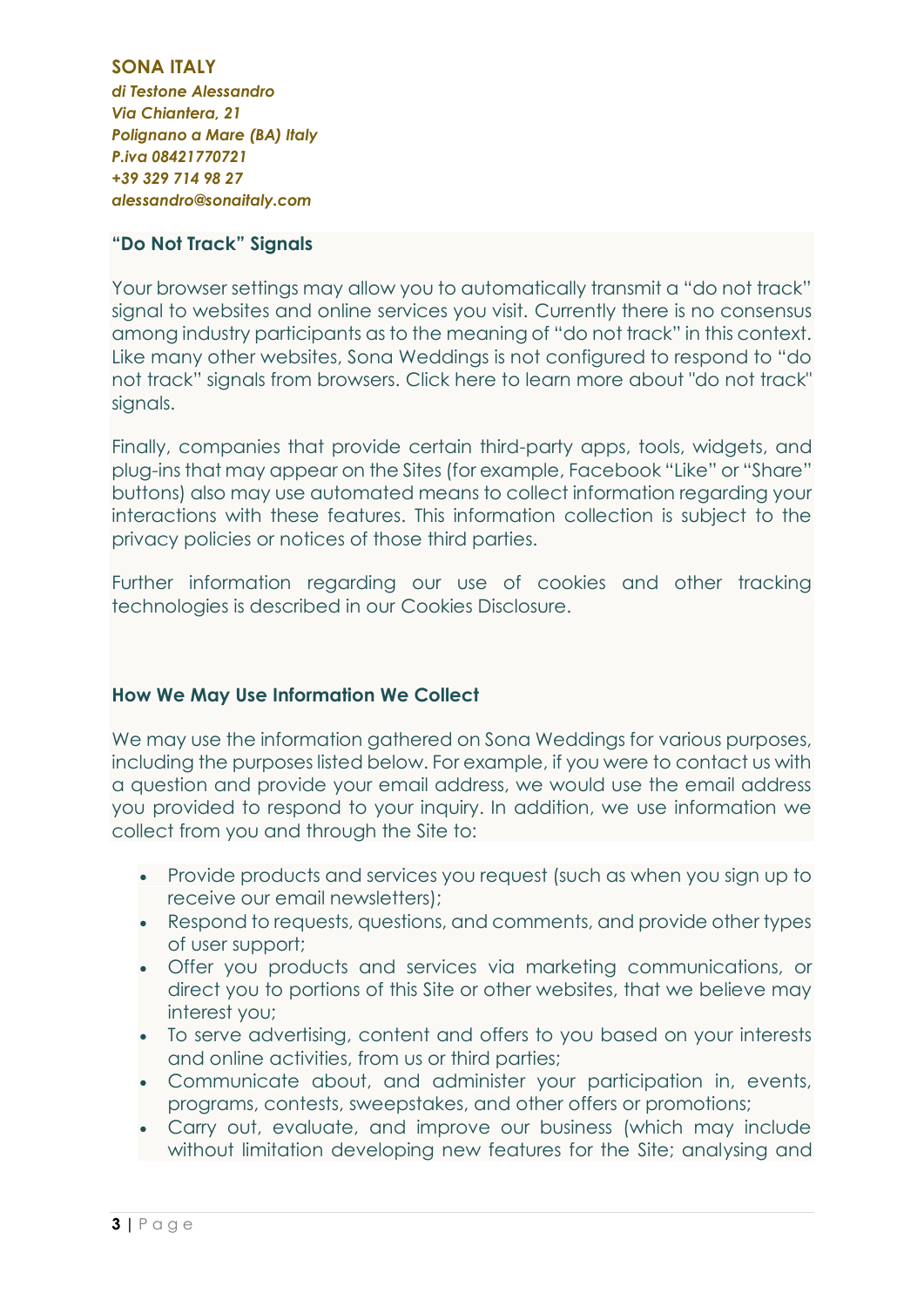#### **SONA ITALY**

*di Testone Alessandro Via Chiantera, 21 Polignano a Mare (BA) Italy P.iva 08421770721 +39 329 714 98 27 alessandro@sonaitaly.com*

> enhancing the user experience on the Site; assessing the effectiveness of our marketing and advertising; and managing our communications);

- Perform data analytics regarding usage of the Site (including market and customer research, trend analysis, and financial analysis);
- Guard against identity theft, and prevent fraud and other criminal activity, claims, and other liabilities;
- Comply with applicable legal requirements, law enforcement requests, and our company policies.

## **How We May Share Information**

Our agents, vendors, consultants, and other service providers may have access to information we collect through the Site to carry out work on our behalf. Those parties are subject to confidentiality obligations and are restricted from using personal data collected through the Site for purposes other than to provide the requested assistance. In addition, we may share information:

- With our affiliates for internal business purposes;
- With third parties for marketing purposes, including social media networks, data management platforms, and other advertising technology providers; for example, we may match your email address with third parties with whom you have also consented to share your email address and use such match to deliver custom offers or emails to you on the Sites and elsewhere online;
- If we are required to do so by law, regulation, or legal process (such as a court order or subpoena);
- In response to requests from government agencies, such as law enforcement authorities, including to meet national security requirements;
- If we believe disclosure is necessary or appropriate to prevent physical harm or financial loss, or in connection with an investigation of suspected or actual illegal activity;
- With respect to analytics and statistical information, to inform advertisers about the nature of our user base;
- In the event we sell or transfer all or a portion of our business or assets (including a reorganization, dissolution, or liquidation). In such an event, we will seek to provide you with commercially reasonable notice, e.g., via email and/or notice on our website, of any change in ownership,